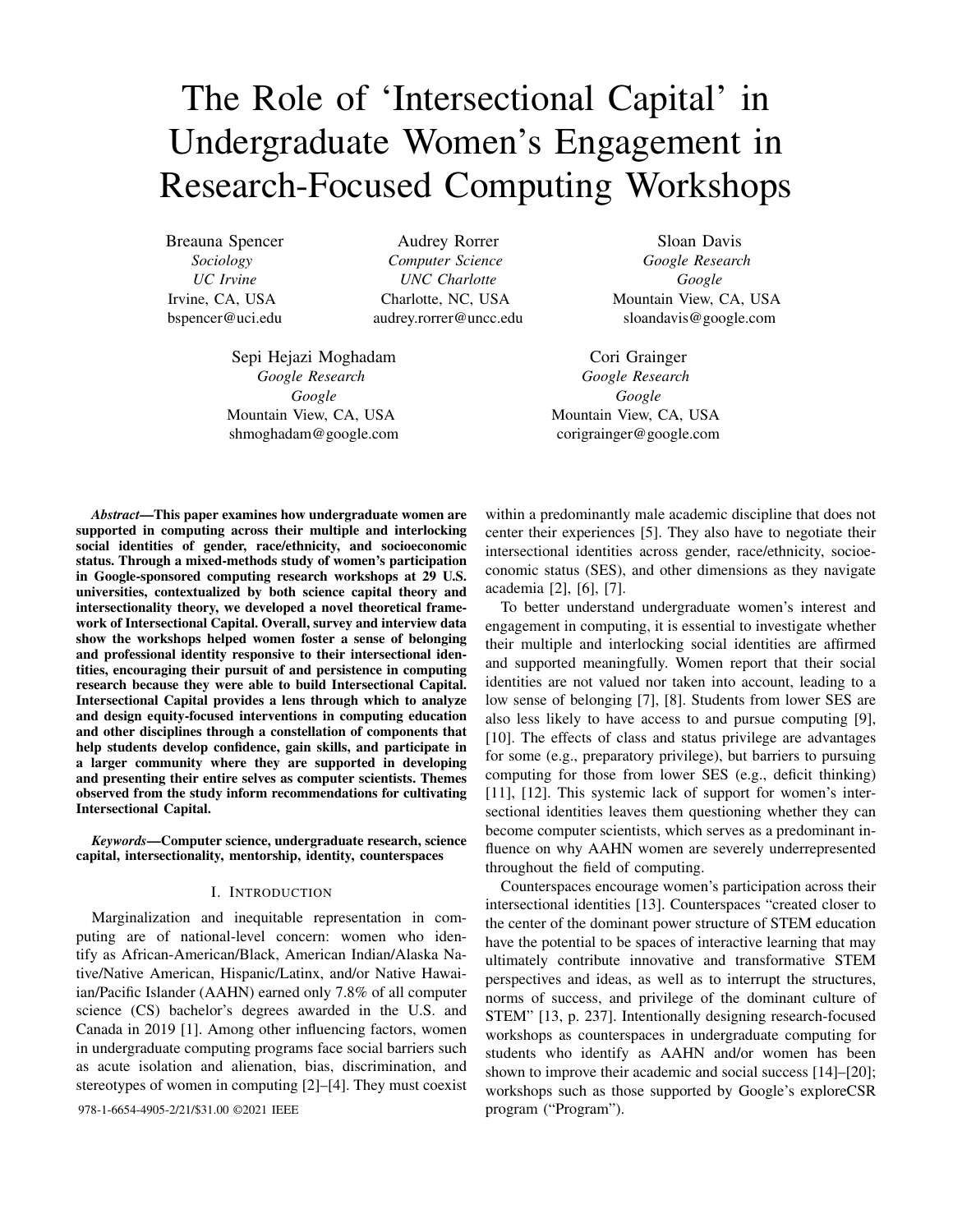# *A. Program Overview*

The Program aims to increase the number of students who identify as AAHN and/or women pursuing graduate studies and research careers in computing, as the enrollment of these students in CS PhD programs in the U.S. and Canada decreased 6.7% from 2018 to 2019 (from 493 to 460; 3% of all PhD enrollments) [1], [21]. The Program provides funding, evaluation, and a community of practice to faculty who design and execute research-focused workshops during the academic year. The first two cohorts of the Program engaged 2,153 participants across 29 U.S. institutions, 74% of whom identified as women. Program evaluations indicate that these experiences increase participants' self-efficacy, graduate school interest, attitudes about computing, research skills, professional identity, and sense of belonging [15], [22]. All workshops shared common programmatic features such as hands-on, collaborative projects, tiered mentoring, and project showcases. Panels, breakouts, and speakers covered career planning topics, and graduate school financing, planning, and expectations. Workshops also included identity-focused topics, such as work-life balance, stereotype threat, mindset, and imposter syndrome. Regardless of the research focus area for the workshops (e.g., AI, Robotics, HCI) all research was framed within socially-relevant computing, a factor known to positively influence women's interests in computing [4]. Workshops were offered over the course of a weekend, semester, or academic year; no differences in outcomes have been observed by workshop length.

# II. RELATED WORK

Exploring dimensions of science capital is essential to understanding undergraduate women's experiences as computer scientists across their identities. Science capital is defined as a ". . . conceptual device for collating types of economic, social and cultural capital that specifically relate to science—notably those which have the potential to generate, use, or exchange value for individuals or groups to support and enhance their attainment, engagement and/or participation in science" [23, p. 5]. Studies show that students with more science capital are more likely to pursue science in the future, and that undergraduate men have higher levels of science capital [24], [25]. Even among students who have similar levels of cultural capital, their level of science capital can impact their likelihood to pursue science at the postsecondary level [24].

An intersectional lens is critical when examining women's social identities and unique lived experiences in undergraduate computing programs. Intersectionality theory is "a theoretical and methodological approach to understanding the meaning and consequences of holding multiple co-constructing categories of social group membership" [26, p. 230]. Women in STEM face a double bind at the intersection of their multiple and interlocking social identities [27]. Women scientists endure sexism, racism, a chilly campus climate, low sense of belonging, being few in number in their degree programs, STEM identity challenges, and the perception that they are illegitimate scientists [2], [26]–[31].

In addition to the role of counterspaces, agency, cultural competence, authenticity, and content that is culturally relevant, socially impactful, and justice-centered contribute to meaningful and engaged sustainment in computing of students who identify as AAHN and/or women [4], [32]–[35]. Although women lack access to mentors, mentorship is critical to women's retention and success in computing research [16], [17], [36], [37].

# III. METHODS

The objective of this study is to explore the effects of the intersecting psychosocial, cultural, and economic facets of women's identities on their experiences in undergraduate computing programs, and how research-focused interventions can be designed to cultivate community and identity in computing for women. The study was informed by the research questions: 1) How do research-focused workshops create community and identity in computing research pathways? 2) What experiences are salient for women that support intersectional identities across racial/ethnic and socioeconomic backgrounds to encourage their successful persistence in computing?

A mixed-methods study across two Program cohorts included interviews with students who identified as women  $(n = 67;$  pseudonyms used) and pre/post workshop surveys of student attitudes. The survey instrument was designed for undergraduate research programs [38]–[40], with items rated on a 5-point Likert scale. There were 525 participants in the first cohort pre-survey (48% response rate), and 532 students in the second cohort pre-survey (60% response rate). Demographic information collected in interviews and surveys (gender, race/ethnicity, SES) was self-reported. Both cohort years of survey data were combined and included only the respondents who indicated their gender as "female." The SES item is a subjective index on a scale of 1-10 [41], which has been truncated to three levels for analysis and discussion: Low (1-4), Medium (5-7), and High (8-10). Our study treats SES as a feature of social class that is relative and contextual, as subjective measures of SES have been demonstrated to be accurate in self-report measures [42].

The demographic portrait of this study sample included 67 women who participated in interviews, half of whom identified as middle-class, and 73% as AAHN. Self-reported race/ethnicity from pre-survey responses  $(n = 721)$  indicated 36% AAHN, 36% Asian, and 26% White; reported SES levels were 34% low, 37% medium, and 26% high. As themes emerged in the qualitative interviews, we returned to the quantitative data to conduct a cursory investigation (using multivariate analysis of variance, MANOVA) of whether there were interactions between students' intersectional identities (i.e., gender, race/ethnicity, and SES) and key constructs (Sense of Belonging, Professional Identity, Mentoring Satisfaction).

#### IV. RESULTS

Reviewing themes observed from the results of the study alongside what we know from the related literature, we posit a new theoretical framework - Intersectional Capital.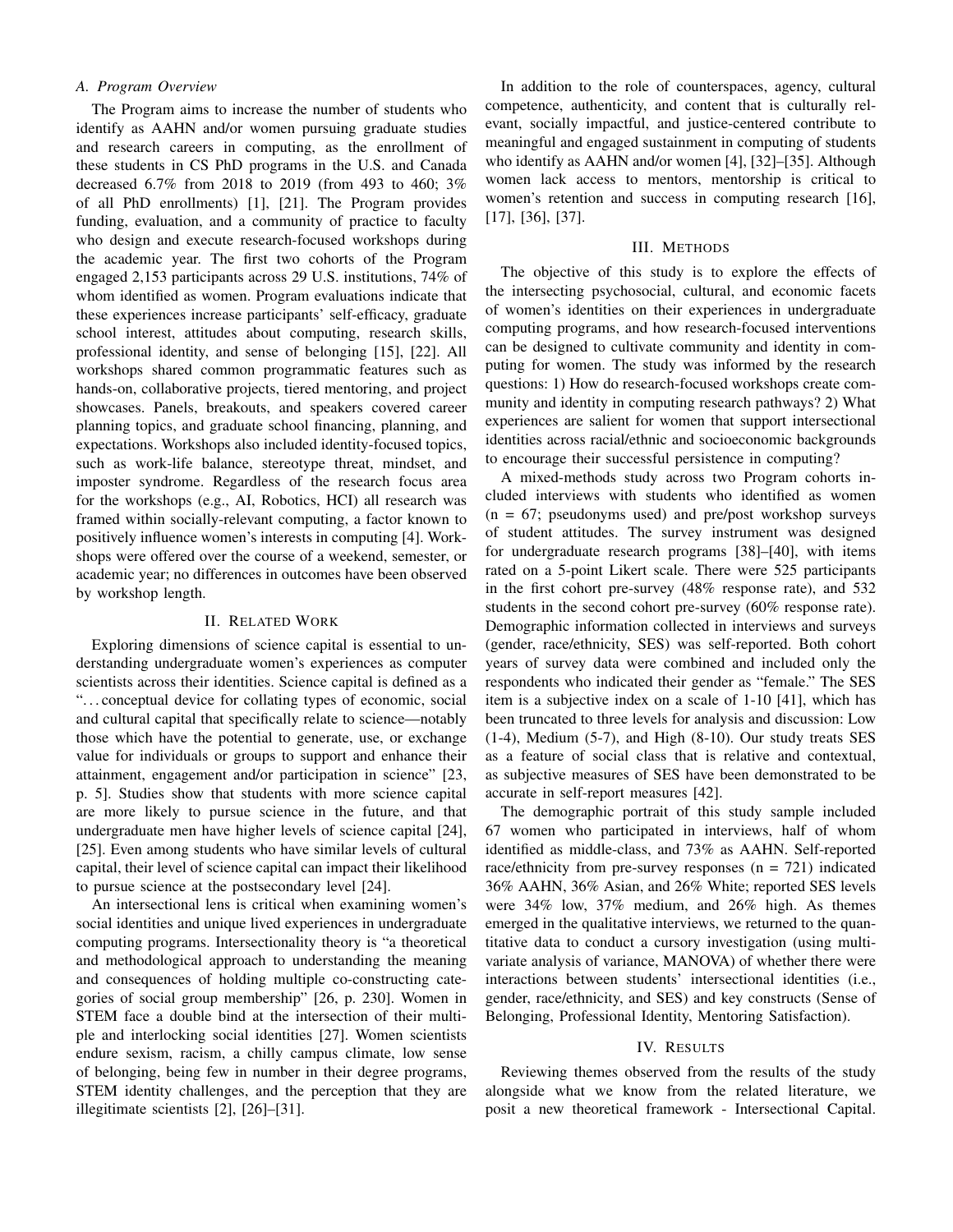Intersectional Capital describes a set of environmental and interpersonal conditions that enable students (especially those who identify as AAHN and/or women) to pursue STEM and computing by validating and leveraging their multiple, interlocking identities as assets. Intersectional Capital acknowledges students' unique lived experiences comprehensively while equipping them to navigate systemic barriers by connecting them to opportunities that enhance their selfefficacy, sense of belonging, actionable skills, community, and professional identities. Three tenets central to this framework, Authentic Professional Identity, Intersectional Mentoring, and intersectional Peer Community, address how interventions can support student persistence in computing inclusively across their social identities.

# *A. Authentic Professional Identity*

A Black woman, Kira, was intimidated to major in computing at her institution due to the competitive environment among other women computing majors, which adversely impacted her academic success. However, she shared that "I got a lot of advice and I was able to take a lot of things away from that [workshop] that I don't get on a daily basis. [...] I took away so much knowledge and so much gems from that [workshop] just in three days."

The pre-survey MANOVA examined any mean differences for Professional Identity based on race/ethnicity and SES, and was significant for the main effect of race/ethnicity. The omnibus Wilks' Lambda (.229) indicated the combined dependent variables differed on average among student race/ethnicity groups,  $= .962$ ,  $F(6,1376)$   $p = 0.00$ . Follow-up univariate F statistics suggest a significant difference in Professional Identity at pre-survey,  $= 7.866$ ,  $F(3, 21.805)$  p  $= 0.000$ . Professional Identity was significantly higher among women identifying as AAHN  $(M = 2.98)$  compared to women identifying as white  $(M = 2.51)$  at pre-survey; this effect was not observed at postsurvey.

### *B. Intersectional Mentorship*

A Latinx woman, Ava, began to think differently about herself as a computing major because the workshop "helps you to see ... role models [who] went for [their] Master's and maybe like a PhD ... so when you see those role models, I think you realize that you have a lot of opportunities." Direct access to role models catalyzed Ava's awareness of available career pathways. Ava was empowered by having mentors who understood her specific concerns about pursuing graduate school and a research career in computing. Workshop mentors helped Kira build strategies to navigate computing as a Black woman. Survey findings showed high ratings for Mentorship ( $M = 3.97$ ) without any differences observed by race/ethnicity and SES.

# *C. Intersectional Peer Community*

Kira shared that she felt confidence and affirmation from the workshop because of the support she received from peers like her. "This [workshop] opened up a new realm of grad school, [which I] hadn't given a thought. And just the fact that there are so few women in computer science, I know that now is the time to pursue any kind of dream I may have in the field." After attending the Program workshop, Kira reported a new sense of community that she was able to cultivate with peers who reflected her identities and experiences: "Now I have a whole new group of people that I can relate to."

The omnibus Wilks' Lambda (.964) was significant at postsurvey for the main effect of SES, indicating the combined dependent variables differed on average among student SES,  $=$  .2445, F(6,794) p = 0.024. Post-survey follow up univariate F statistics suggest a significant difference in Sense of Belonging by SES, = 2.492,  $F(6,14.215)$  p = 0.022. Sense of Belonging was significantly higher for women at post-survey who reported higher levels of SES ( $M = 4.18$ ) compared to women who reported lower SES levels (M = 3.89).

#### V. DISCUSSION

The framework of and tenets of Intersectional Capital provide effective strategies for addressing the complexity of intersectional identities in computing persistence.

#### *A. Authentic Professional Identity*

Maintaining authenticity within computing as a woman, across intersectional identities, is challenging [13], [43]. Kira and Ava described how collaborating with a breadth of women like themselves, who validated and advised them on their particular experiences, was a powerful factor in developing a sense of Authentic Professional Identity. The Program created counterspaces to promote development of an Authentic Professional Identity, evident in the overall increase in Sense of Belonging and Professional Identity found in the survey. Additionally, Professional Identity had no observable differences between groups at post-survey, despite having differences at pre-survey, which indicates that the experiences closed the gap between race/ethnicity groups, and lifted all students' sense of Professional Identity. Authenticity, rather than assimilation, is revered in counterspaces [13]. The Program enabled students' values and lived experiences to be applied through socially-relevant and culturally-responsive computing research engagement. Additional strategies for building Authentic Professional Identity include showcasing career pathways where professionals have united their multiple identities authentically, and encouraging students to draft personal statements (e.g., for graduate school applications) with peer feedback in order to identify unique facets of each students' experiences and values in computing research they might not otherwise see for themselves.

# *B. Intersectional Mentoring*

Intersectional Mentoring extends beyond traditional academic and professional mentoring; it actively supports and champions mentees' pursuit of computing from a place of awareness and empathy of the entirety of the psychosocial, cultural, and economic contexts of the mentees. Both Kira and Ava demonstrated the value of mentors who identified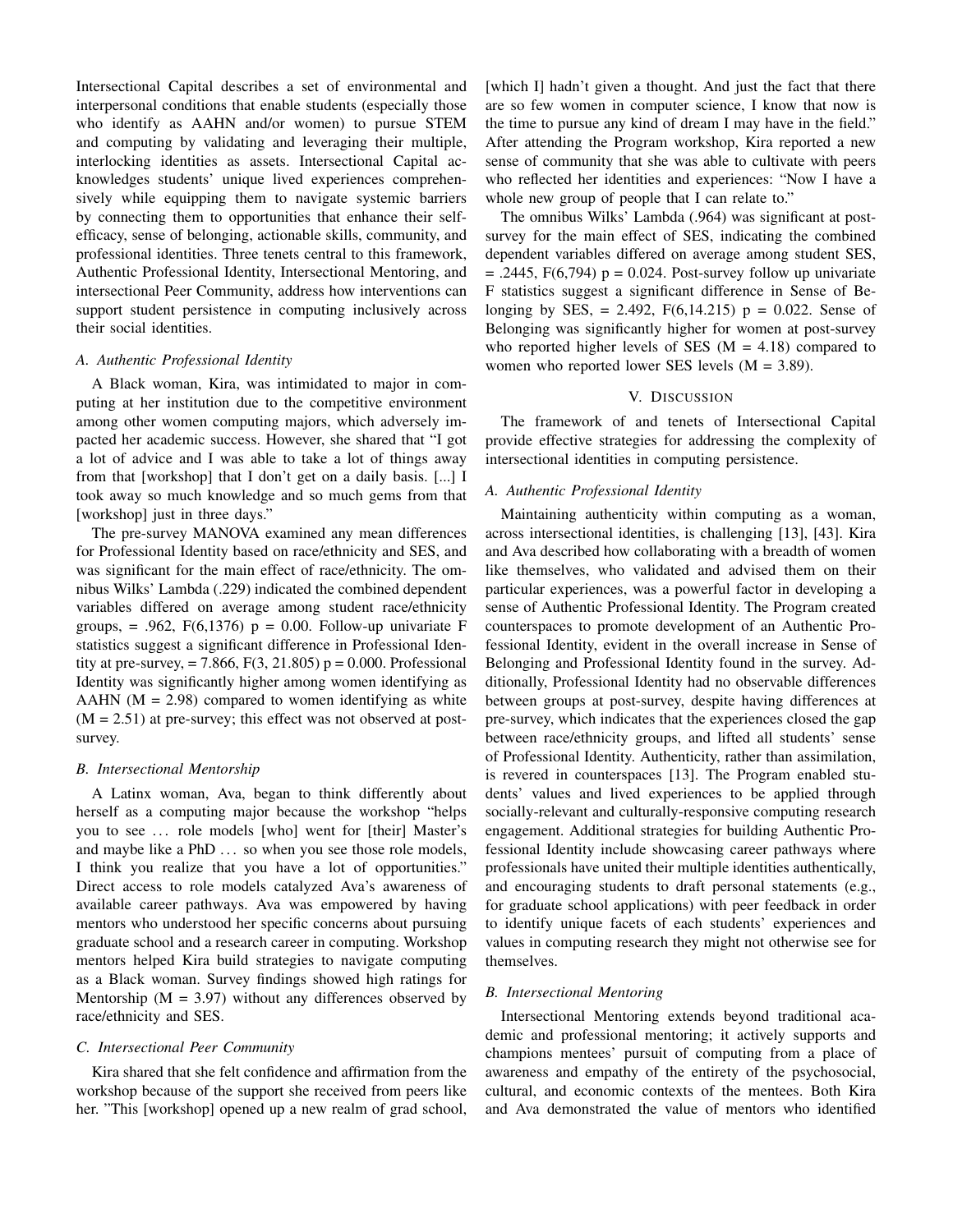and supported the realities they face in computing as Black and Latinx women. Survey findings showed high ratings for Mentorship across intersectional identities. A key strategy for Intersectional Mentoring employed by workshops in the Program is to discuss intersectional issues openly via panels and discussions (e.g., navigating social barriers in academia, selecting a research direction that reflects commitment to social justice). The mentors, not necessarily matched on intersectional identities to their mentees, were primed for awareness and support of intersectional factors.

# *C. Intersectional Peer Community*

Kira's description of her experience of computing prior to the Program as being "judgemental," "competitive," and "not really open" shows that community is lacking in undergraduate computing programs. Sense of Belonging is a factor positively related to research engagement [16], [22], for which the Program has observed increases for participants [15]. Both pre and post-survey findings showed SES levels influencing women's Sense of Belonging. Because Professional Identity was not different among women based on SES at post-survey, we believe that the Program's creation of an Intersectional Peer Community may have offset the negative effects of class and ambient cues of belonging [44] on women participants' engagement and identity in computing. We view Intersectional Peer Community as Kira described her experience, a large community of undergraduates across a diversity of identities who are mutually supportive of each others' interest and engagement in computing. Strategies that were observed to build Intersectional Peer Communities included intentional outreach, messaging, and content meant to solicit and sustain participation of a critical mass of students who identify as AAHN and/or women. Collaborative activities that facilitate academic and social engagement are key catalysts for Intersectional Peer Communities.

#### *D. Cultivating Intersectional Capital*

Our observations of differences by race/ethnicity and SES indicate that the Intersectional Capital framework enables a more precise examination of forces impacting students' experiences. The differences found among students at the start and end of their program participation indicate that psychosocial, cultural, and economic factors influence the computing experience at varying degrees. Future work aims to explore intersectional experiences of students in computing across a greater breadth of gender identity, class, and cultural perspectives. Based upon the qualitative findings and the cursory quantitative exploration of intersectional identity factors, we are developing additional measures for future program cycles and evaluations to address Intersectional Capital that specify Authentic Professional Identity, Intersectional Mentoring, and Intersectional Peer Community.

Integrating Intersectional Capital into interventions like research-focused workshops is of vital importance to help students develop a sense of belonging, acquire technical and interpersonal skills, cultivate meaningful relationships, and establish an empowering computing identity. Practitioners must intentionally curate a safe and collaborative counterspace for students to engage directly in computing across students' intersectional identities; not just in gender and race/ethnicity, but acknowledging how all facets of their identities influence their experiences in computing, such as obligations as caretakers, interdisciplinary studies outside of computing, and commitments to social justice. Student participants of the Program shared that they are overrepresented as AAHN and/or women computer scientists within the workshops, visualize and connect with mentors and peers who share or validate their intersectional identities, and talk through the issues that they face in computing, which enables them to be themselves fully and completely in a field which has systemic barriers to their authentic participation. It is for the first time that many of these students have a collaborative and safe counterspace to call their own where they see themselves becoming computer scientists and attending graduate school. The message is not that students are accepted as AAHN and/or women with unique and rich experiences who do computing research, but that those very experiences are a direct asset to their professional identity and the field.

#### VI. CONCLUSION

In support of efforts to broaden participation in computing of students who identify as AAHN and/or women, this study examined how undergraduate women are supported in the field through counterspaces like The Program's research-focused workshops. The proposed framework of Intersectional Capital describes a collection of circumstances and experiences that supports the complexity of students' intersectional identities across gender, race/ethnicity, social class, and other facets when engaging in computing. The psychosocial, cultural, and economic factors that make women a polylithic group can be understood through the Intersectional Capital lens, which highlights the importance of an Authentic Professional Identity, Intersectional Mentoring, and Intersectional Peer Community. We plan to further develop Intersectional Capital as a construct and investigate how to integrate and scale Intersectional Capital into undergraduate programs in STEM, computing, and research. Implications from our current findings inform educational strategies to create counterspaces that cultivate Intersectional Capital in a way that specifically engages and interests undergraduate women in computing across students' multiple identities.

#### ACKNOWLEDGMENT

We appreciate the contribution from Deborah Holmes, Research Assistant at UNC Charlotte, on survey data analysis.

#### **REFERENCES**

- [1] S. Zweben and B. Bizot, "2019 CRA Taulbee survey," pp. 1-63, 2020. [Online]. Available: https://cra.org/wp-content/uploads/2020/05/2019- Taulbee-Survey.pdf
- [2] Y. A. Rankin and J. O. Thomas, "The intersectional experiences of Black women in computing," in *Proceedings of the 51st ACM Technical Symposium on Computer Science Education*, 2020, pp. 199–205.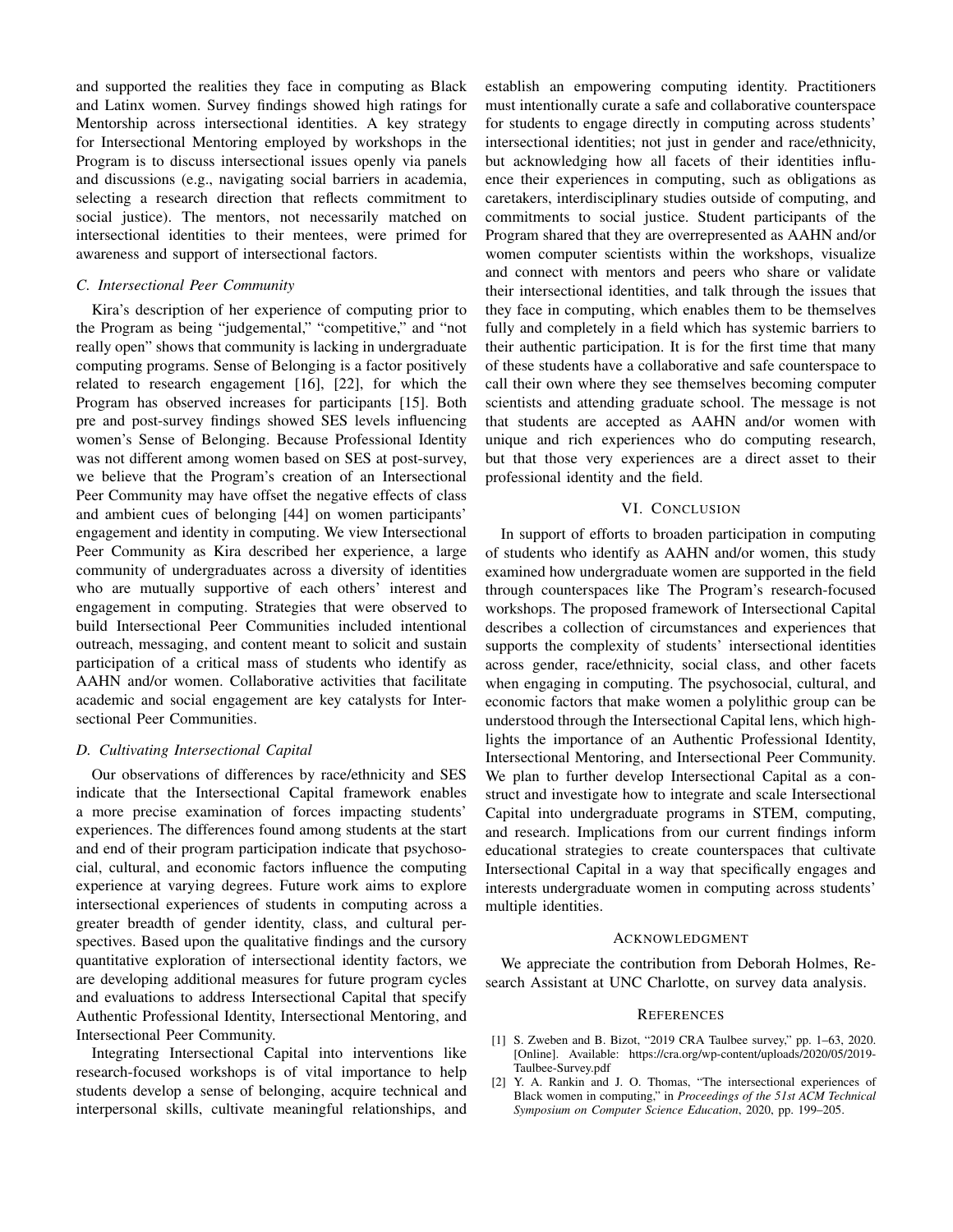- [3] H. Thiry and S. Hug, "'We should all help each other:' Latina undergraduates' practices and identities in the figured world of computing," in *Proceedings of the 11th International Conference of the Learning Sciences*, 2014, pp. 214–221.
- [4] S. Cheryan, V. C. Plaut, C. Handron, and L. Hudson, "The stereotypical computer scientist: Gendered media representations as a barrier to inclusion for women," *Sex roles*, vol. 69, no. 1, pp. 58–71, 2013.
- [5] H. M. Dee, K. E. Petrie, R. D. Boyle, and R. Pau, "Why are we still here? Experiences of successful women in computing," *ACM SIGCSE Bulletin*, vol. 41, no. 3, pp. 233–237, 2009.
- [6] D. Michell, A. Szorenyi, K. Falkner, and C. Szabo, "Broadening participation not border protection: How universities can support women in computer science," *Journal of Higher Education Policy and Management*, vol. 39, no. 4, pp. 406–422, 2017.
- [7] L. Charleston, R. P. Adserias, N. M. Lang, and J. F. Jackson, "Intersectionality and STEM: The role of race and gender in the academic pursuits of African American women in STEM," *Journal of Progressive Policy & Practice*, vol. 2, no. 3, pp. 273–293, 2014.
- [8] R. Varma, "Women in computing: The role of geek culture," *Science as culture*, vol. 16, no. 4, pp. 359–376, 2007.
- [9] S. Lily, "Socioeconomic status, parents' sex-role stereotypes, and the gender gap in computing," *Journal of Research on Computing in education*, vol. 26, no. 4, pp. 433–451, 1994.
- [10] E. A. Code.org, CSTA, "2020 state of computer science education: Illuminating disparities," 2020. [Online]. Available: https://advocacy.code.org/stateofcs
- [11] J. Margolis, R. Estrella, J. Goode, J. J. Holme, and K. Nao, *Stuck in the shallow end: Education, race, and computing*. MIT press, 2017.
- [12] M. C. Parker, "Privilege and computer science education: How can we level the playing field?" in *Proceedings of the eleventh annual International Conference on International Computing Education Research*, 2015, pp. 273–274.
- [13] M. Ong, J. M. Smith, and L. T. Ko, "Counterspaces for women of color in STEM higher education: Marginal and central spaces for persistence and success," *Journal of Research in Science Teaching*, vol. 55, no. 2, pp. 206–245, 2018.
- [14] S. Asgari, B. Penzenstadler, A. Monge, and D. Richardson, "Computing to change the world for the better: A research-focused workshop for women," in *2020 Research on Equity and Sustained Participation in Engineering, Computing, and Technology (RESPECT)*, vol. 1. IEEE, 2020, pp. 1–4.
- [15] A. S. Rorrer, S. H. Moghadam, B. Spencer, and T. Sun, "eCSR: Creating intensive research experiences that cultivate community for undergraduate women & women of color," in *2020 Research on Equity and Sustained Participation in Engineering, Computing, and Technology (RESPECT)*, vol. 1. IEEE, 2020, pp. 1–4.
- [16] L. Barker, "Student and faculty perceptions of undergraduate research experiences in computing," *ACM Transactions on Computing Education (TOCE)*, vol. 9, no. 1, pp. 1–28, 2009.
- [17] K. A. Kim, A. J. Fann, and K. O. Misa-Escalante, "Engaging women in computer science and engineering: Promising practices for promoting gender equity in undergraduate research experiences," *ACM Transactions on Computing Education (TOCE)*, vol. 11, no. 2, pp. 1–19, 2011.
- [18] A. K. Hodari, M. Ong, L. T. Ko, and R. R. Kachchaf, "New enactments of mentoring and activism: US women of color in computing education and careers," in *Proceedings of the tenth annual conference on International computing education research*, 2014, pp. 83–90.
- [19] S. Menzel, K. A. Siek, and D. Crandall, "Hello Research! Developing an intensive research experience for undergraduate women," in *Proceedings of the 50th ACM Technical Symposium on Computer Science Education*, 2019, pp. 997–1003.
- [20] C. Alvarado, S. Villazon, and B. Tamer, "Evaluating a scalable program for undergraduate CS research," in *Proceedings of the 2019 ACM Conference on International Computing Education Research*, 2019, pp. 269–277.
- [21] S. Zweben and B. Bizot, "2018 CRA Taulbee survey," pp. 1–74, 2019. [Online]. Available: https://cra.org/wp-content/uploads/2019/05/2018- Taulbee-Survey.pdf
- [22] A. Rorrer, B. Spencer, S. Davis, S. H. Moghadam, D. Holmes, and C. Grainger, "Understanding immersive research experiences that build community, equity, and inclusion," in *Proceedings of the 52nd ACM Technical Symposium on Computer Science Education*, 2021, pp. 149– 155.
- [23] L. Archer, E. Dawson, J. DeWitt, A. Seakins, and B. Wong, "'Science capital': A conceptual, methodological, and empirical argument for extending bourdieusian notions of capital beyond the arts," *Journal of research in science teaching*, vol. 52, no. 7, pp. 922–948, 2015.
- [24] J. DeWitt, L. Archer, and A. Mau, "Dimensions of science capital: Exploring its potential for understanding students' science participation," *International Journal of Science Education*, vol. 38, no. 16, pp. 2431– 2449, 2016.
- [25] S. M. Turnbull, K. Meissel, K. Locke, and D. R. O'neale, "The impact of science capital on self-concept in science: A study of university students in New Zealand," in *Frontiers in Education*, vol. 5. Frontiers, 2020, p. 27.
- [26] D. T. Ireland, K. E. Freeman, C. E. Winston-Proctor, K. D. DeLaine, S. McDonald Lowe, and K. M. Woodson, "(un) hidden figures: A synthesis of research examining the intersectional experiences of Black women and girls in STEM education," *Review of Research in Education*, vol. 42, no. 1, pp. 226–254, 2018.
- [27] L. T. Ko, R. R. Kachchaf, M. Ong, and A. K. Hodari, "Narratives of the double bind: Intersectionality in life stories of women of color in physics, astrophysics and astronomy," in *AIP Conference Proceedings*, vol. 1513, no. 1. American Institute of Physics, 2013, pp. 222–225.
- [28] M. Cabay, B. L. Bernstein, M. Rivers, and N. Fabert, "Chilly climates, balancing acts, and shifting pathways: What happens to women in STEM doctoral programs," *Social Sciences*, vol. 7, no. 2, p. 23, 2018.
- [29] H. Blackburn, "The status of women in STEM in higher education: A review of the literature 2007–2017," *Science & Technology Libraries*, vol. 36, no. 3, pp. 235–273, 2017.
- [30] D. Lewis, "Increasing diversity and inclusion for women in STEM," *Notices of the AMS*, vol. 62, no. 8, 2015.
- [31] A. R. Castro and C. S. Collins, "Asian American women in STEM in the lab with 'WHITE Men Named John'," *Science Education*, vol. 105, no. 1, pp. 33–61, 2021.
- [32] A. K. Hodari, M. Ong, L. T. Ko, and J. M. Smith, "Enacting agency: The strategies of women of color in computing," *Computing in Science & Engineering*, vol. 18, no. 3, pp. 58–68, 2016.
- [33] A. N. Washington, "When twice as good isn't enough: The case for cultural competence in computing," in *Proceedings of the 51st ACM Technical Symposium on Computer Science Education*, 2020, pp. 213– 219.
- [34] N. Washington, S. D. Grady, K. McMullen, S. Daily, and B. Marshall, "Flowing, not forcing: Finding and maintaining authenticity as Black women in academia," in *Proceedings of the 52nd ACM Technical Symposium on Computer Science Education*, 2021, pp. 941–942.
- [35] S. Vakil, "Ethics, identity, and political vision: Toward a justice-centered approach to equity in computer science education," *Harvard Educational Review*, vol. 88, no. 1, pp. 26–52, 2018.
- [36] V. Borum and E. Walker, "What makes the difference? Black women's undergraduate and graduate experiences in mathematics," *The Journal of Negro Education*, vol. 81, no. 4, pp. 366–378, 2012.
- [37] H. R. Tenenbaum, F. J. Crosby, and M. D. Gliner, "Mentoring relationships in graduate school," *Journal of vocational behavior*, vol. 59, no. 3, pp. 326–341, 2001.
- [38] A. S. Rorrer, "An evaluation capacity building toolkit for principal investigators of undergraduate research experiences: A demonstration of transforming theory into practice," *Evaluation and program planning*, vol. 55, pp. 103–111, 2016.
- [39] T. Dahlberg, T. Barnes, K. Buch, and A. Rorrer, "The STARS Alliance: Viable strategies for broadening participation in computing," *ACM Transactions on Computing Education (TOCE)*, vol. 11, no. 3, pp. 1–25, 2011.
- [40] D. Anderson-Butcher and D. E. Conroy, "Factorial and criterion validity of scores of a measure of belonging in youth development programs, *Educational and psychological measurement*, vol. 62, no. 5, pp. 857– 876, 2002.
- [41] D. Operario, N. E. Adler, and D. R. Williams, "Subjective social status: Reliability and predictive utility for global health," *Psychology & health*, vol. 19, no. 2, pp. 237–246, 2004.
- [42] V. F. Williams, A. A. Smith, A. C. Villanti, J. M. Rath, E. C. Hair, J. Cantrell, L. Teplitskaya, and D. M. Vallone, "Validity of a subjective financial situation measure to assess socioeconomic status in US young adults," *Journal of Public Health Management and Practice*, vol. 23, no. 5, pp. 487–495, 2017.